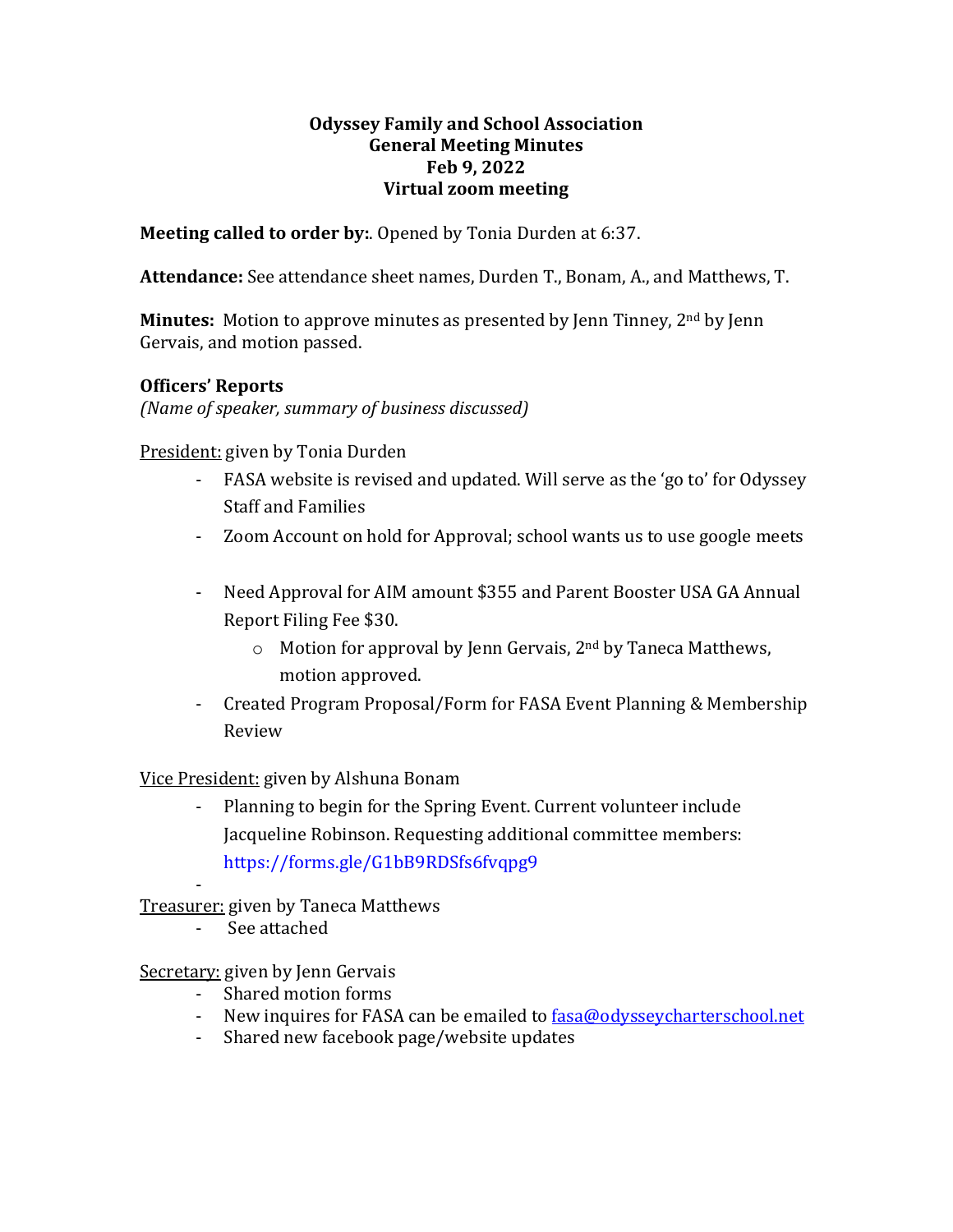#### **New Business**

*(Name of speaker, summary of business discussed)* 

- Tonia Durden suggests a planning retreat. Stephanie Glenn proposes May for end of end of year retreat to plan for the 2022-2023 school year.
- Tonia Durden discussed a membership drive on March 14. Hand out forms in car line. Possibly set up Venmo for easy collection of dues.

#### **Committee Reports**

*(Name of speaker, summary of business discussed)* 

- Jenn Tinney will meet with Ms. Roberts to get a better understanding of how to support the school during testing week.

**Closing:** Motion to close the meeting made by Jenn Gervais, 2<sup>nd</sup> by Jenn Tinney, motion passed and meeting closes at 7:07pm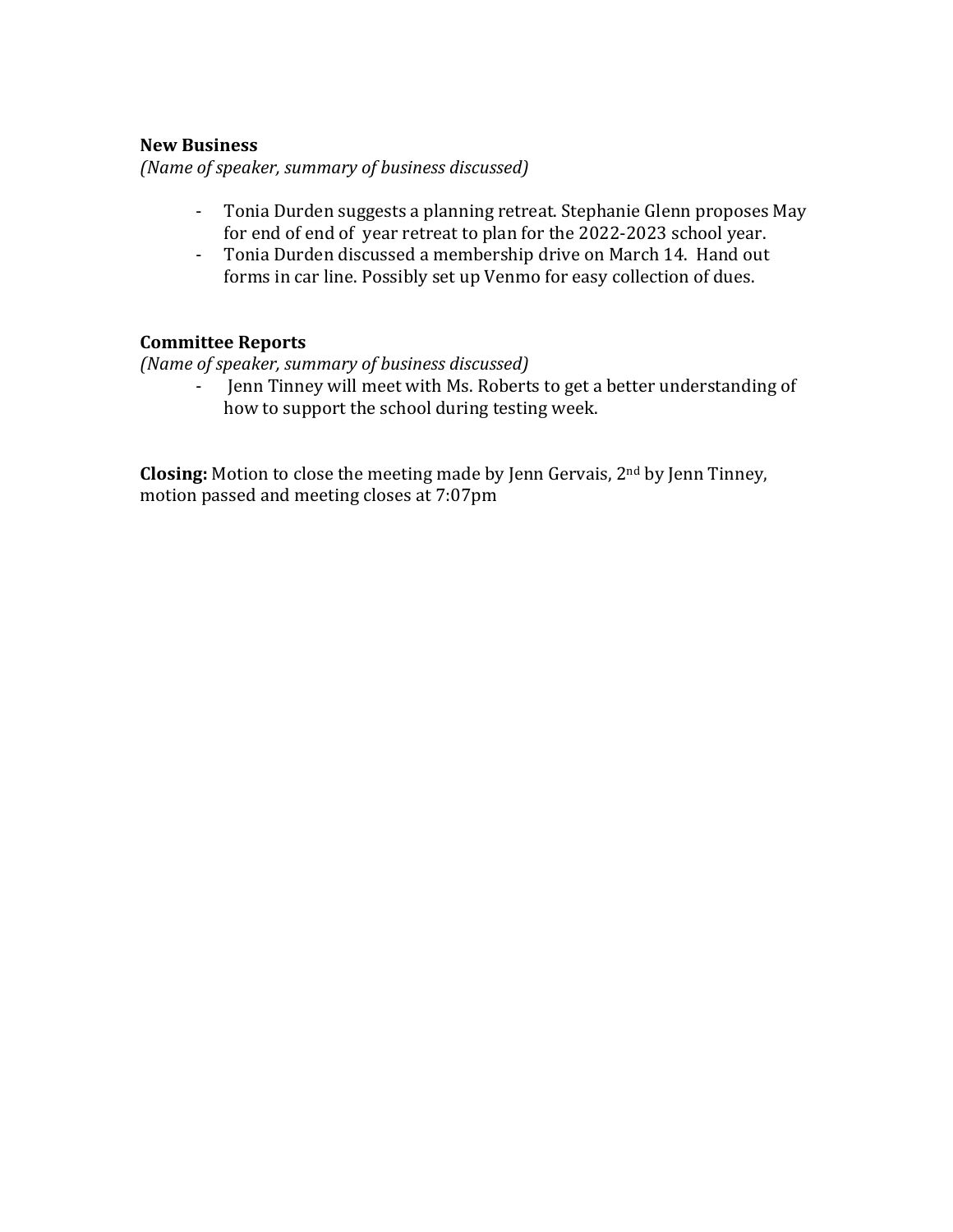### Treasurer's Report

\_\_\_\_\_\_Odyssey FASA\_\_\_\_\_\_

January 10, 2022 - February 10, 2022

#### Checking Account

Balance on Hand 1/10/2022 \$10,083.69

Income

| 1/21 Dep. Restitution check | $+$ \$80.00 |             |
|-----------------------------|-------------|-------------|
| Total                       | $+$ \$80.00 | \$10,163.69 |
| <b>Expenses</b>             | $+ $0.00$   |             |
| <b>Total Expenses</b>       | $+ $0.00$   |             |
| Balance on Hand 2/10/2022   |             | \$10,163.69 |

Requested Expenditures for Feb:

- AIM: \$355 Parent Booster USA Fees: GA Annual Filing Fee: \$30
- Charity Registration: filing fee of \$35.00
- Annual Report: filing fee of \$30.00

Motion to approve expenditures made by Jenn Tinney, 2<sup>nd</sup> by Jenn Gervais, approved.

- Parent Booster Fees to be Reimbursed to T. Durden: Georgia Articles of Incorporation Filing Fee: \$100 Membership Application. Level. Get Legal Fee: \$495 

Motion to approve reimbursement made by Jenn Gervais,  $2<sup>nd</sup>$  by Jenn Tinney, approved.